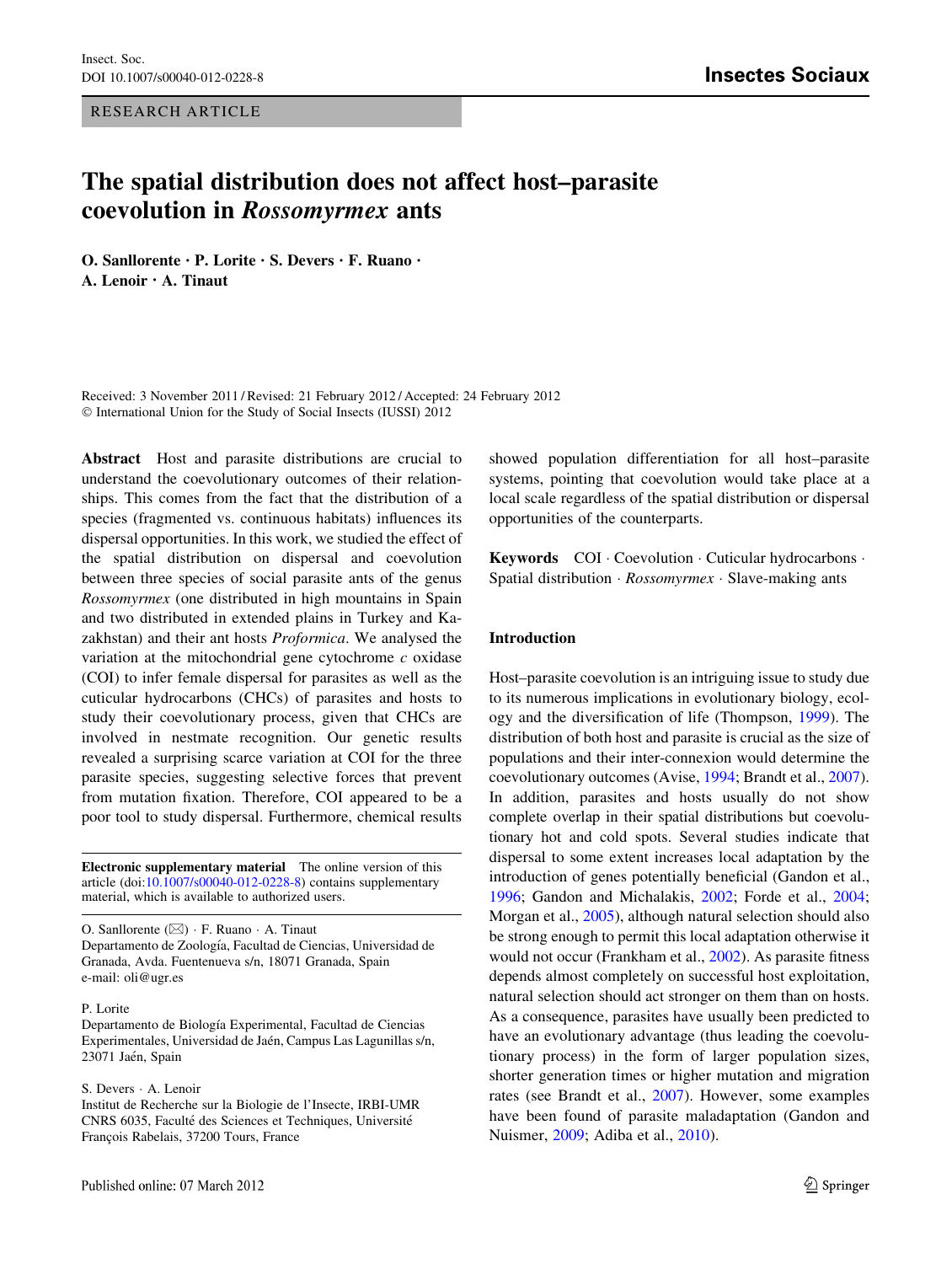Several theoretical and experimental studies have shown that the species (host or parasite) dispersing at the highest rate would be locally adapted to the antagonist, whereas if both species have similar dispersal rates, local adaptation would not be expected (Gandon et al., [1996;](#page-6-0) Lively, [1999](#page-7-0); Ruano et al., [2011\)](#page-7-0). In this sense, dispersal is a crucial lifehistory trait determining the distribution of genetic variability and sometimes the survival of populations depends completely on it (Clobert et al., [2001\)](#page-6-0). In continuous habitats individuals can disperse as far as their physical condition permit it in order to mate or find a new territory. However, in fragmented habitats, dispersal is restricted given the reduced suitable patches of habitat and the presence of geographical barriers, which would lead to a decrease in population sizes and genetic differentiation among populations (Frankham et al., [2002](#page-6-0)). In fact, population isolation and restricted dispersal have also been pointed by some authors to be a necessary condition for local adaptation (Nuismer et al., [2003;](#page-7-0) Nash et al., [2008](#page-7-0)). Therefore, it seems clear that the spatial distribution could play an important role in the interaction between parasites and hosts for its consequences on dispersal, genetic diversity and host–parasite coevolution.

Social insects, such as ants, are more prone to population declines and extinction than non-socials due to two main factors (Pamilo and Crozier, [1997](#page-7-0); Chapman and Bourke, [2001\)](#page-6-0): (1) their effective population sizes are not proportional to their biomass because only few individuals will reproduce, (2) ants are haplodiploid so that males are haploid, thus reducing genetic variation and favouring the effects of genetic drift (Hedrick and Parker, [1997](#page-6-0); Frank-ham et al., [2002](#page-6-0)). One way to avoid this situation is to disperse from the natal nest in order to enhance the opportunities to mate with a non-relative. The typical rule for ants is that both sexes are winged and perform nuptial flights (Bourke and Franks, [1995](#page-6-0)). Because mitochondrial DNA is matrilineal inherited, it can be used to infer female dispersal rates (Prugnolle and de Meeus, [2002;](#page-7-0) Cooper et al., [2010\)](#page-6-0).

In addition, within ants there are about a 3% of species that are social parasites, which are ant societies living at the expense of another ant society of a different species (Hölldobler and Wilson, [1990](#page-7-0)). Social parasites are usually close relatives to their hosts (Emery, [1909;](#page-6-0) Wilson, [1971\)](#page-7-0) and show similar generation times, what make them react to each other at a comparable evolutionary speed. However, geographical differences in the host–parasite coevolutionary process can arise as a consequence of local adaptive strategies, a scenario known as the geographical mosaic of coevolution (Thompson, [1994](#page-7-0)). A trait playing a key role in the interactions between hosts and parasites in ants is cuticular hydrocarbons (CHCs) given that they are involved in nestmate recognition (Lenoir et al., [2001;](#page-7-0) Ozaki et al., [2005;](#page-7-0) Hefetz, [2007](#page-6-0); Akino, [2008\)](#page-6-0) and are usually speciesspecific (or even nest-specific, e.g. Nowbahari et al., [1990](#page-7-0); Copren et al., [2005;](#page-6-0) Martin et al., [2008](#page-7-0); d'Ettorre and Lenoir, [2010\)](#page-6-0). In this sense, congruency of CHCs is the basis for the tolerance shown by the hosts towards their social parasites; in several cases, this chemical congruency has been demonstrated to occur by not only natural selection (Brandt et al., [2005;](#page-6-0) Errard et al., [2006](#page-6-0)) but also chemical acquisition (e.g. parasite camouflage; see Lenoir et al., [2001](#page-7-0); d'Ettorre et al., [2002](#page-6-0)).

Rossomyrmex is a genus of slave-making ants inhabiting steppe habitats in the Paleartic. Its host species belong to the genus Proformica. The most studied species, Rossomyrmex minuchae, inhabits three high mountains (above 2,000 m a.s.l.; see Ruano et al., [2007\)](#page-7-0) of the South East of Spain and is classified as vulnerable by the IUCN Red List of Threatened Species and as endangered in the Red Book of Spanish Invertebrates (Martínez-Ibáñez et al., [2006](#page-7-0)). In contrast, its host is present at higher densities and altitudinal ranges within the same mountains, thus inhabiting wide areas free of parasitism or cold spots (Ruano et al., [2011\)](#page-7-0). A recent study on R. minuchae using microsatellites (Sanllorente et al., [2010\)](#page-7-0) showed that the three parasite populations are genetically very different and are geographically isolated (no dispersal would occur among mountains). Also, previous studies on CHCs in this species demonstrated that chemical profiles of sympatric hosts are more similar to that of their parasites than to other allopatric populations of the same host species; this would be a result of natural selection on hosts favouring the survival of raided nests by avoiding fights between species provided that hosts always lose against the slave-makers and subsequently die (Zamora-Muñoz et al., [2003](#page-7-0); Errard et al., [2006\)](#page-6-0). Furthermore, a geographical mosaic of coevolution has also been evidenced in the three isolated populations with each host–parasite population at a different coevolutionary trajectory (Ruano et al., [2011\)](#page-7-0). On the contrary, little is known of the other species of Rossomyrmex and their hosts, all of them living in extended plains in Asia without remarkable geographical barriers (Marikovsky, [1974;](#page-7-0) Tinaut et al., [2010\)](#page-7-0), so with a supposed more continuous distribution. Population genetics theory states that genetic diversity is positively correlated with population size and this, in turn, is reduced as a consequence of the habitat fragmentation (Frankham et al., [2002](#page-6-0)). In agreement with this, R. anatolicus (from Turkey) shows higher levels of microsatellite variation than R. minuchae but little genetic differentiation between its two analysed populations (425 km distant). In contrast, for R. quandratinodum (native of Southeastern Kazakhstan and Northwestern China), no significant differences in microsatellite variation were found compared to R. minuchae (Sanllorente et al., [2010](#page-7-0)).

In this work, we compared two spatial distributions (rather continuous in extended plains or fragmented in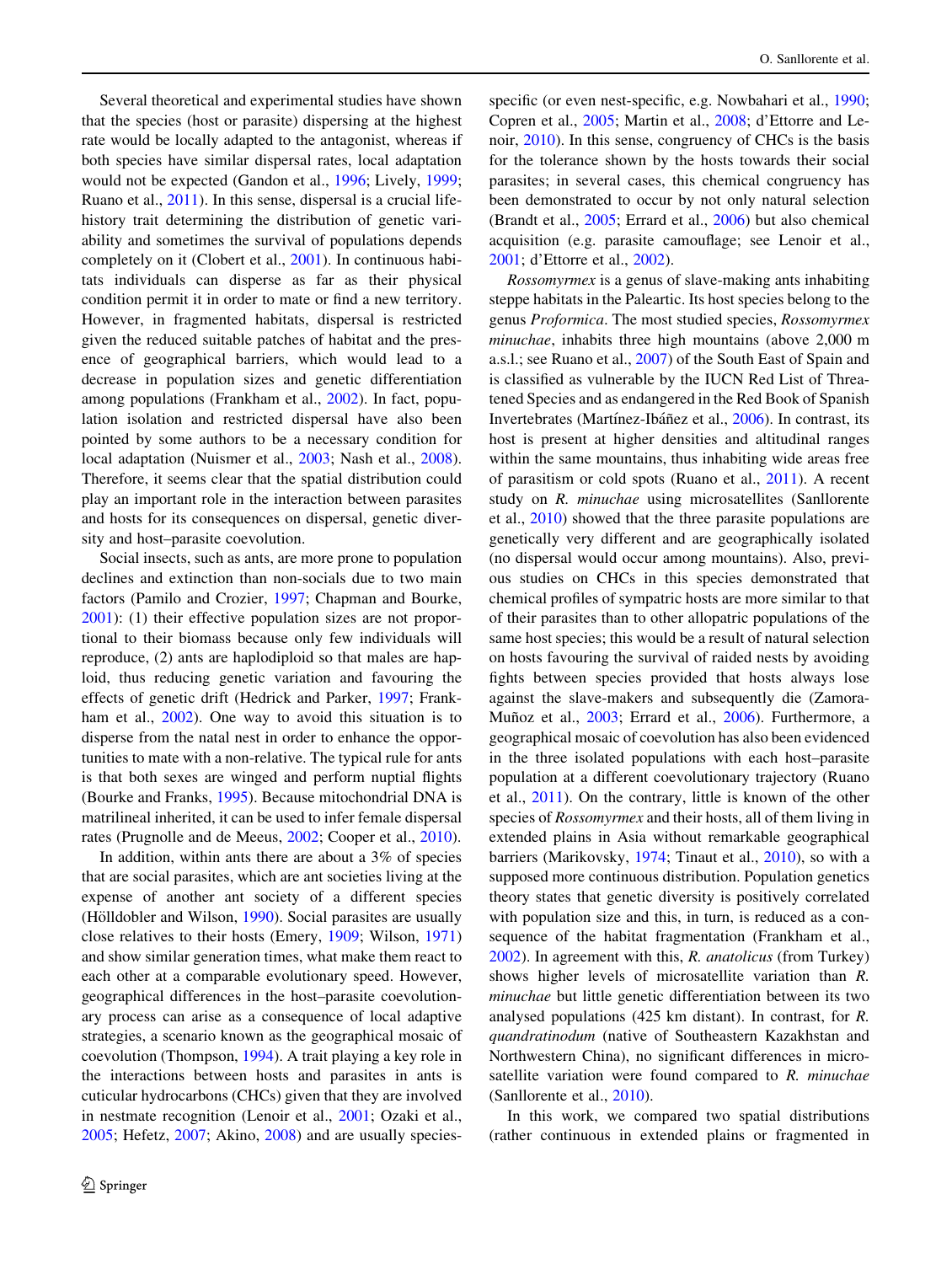isolated mountains) and their effect on dispersal opportunities in three slave-making ants of the genus Rossomyrmex measured as the variation of the mitochondrial gene cytochrome c oxidase (COI), because this is important for the adaptive potential of a species. The mitochondrial gene COI has been widely used in phylogeny and phylogeography studies from all the animal kingdom and it has been considered even as an animal barcoding tool (Hebert et al., [2003,](#page-6-0) [2004;](#page-6-0) Smith et al., [2005\)](#page-7-0). We predicted that the Asian species R. anatolicus and R. quandratinodum (both distributed in extended plains) should exhibit higher levels of mitochondrial genetic variation than R. minuchae (distributed in isolated high mountains), thus a similar result to that found for microsatellites. We also studied the effect of the spatial distribution (continuous or fragmented) in the coevolution of these slave-making ants and their hosts. To do so, we analysed the cuticular hydrocarbons of the three Rossomyrmex species as well as those of their host species. We predicted that the host–parasite systems continuously distributed should be less congruent in their CHCs than the fragmented one, given that in the Asian plains parasites and hosts would show similar rates of dispersal. As the three slave-making species studied present monogynous nests and similar mating and raiding behaviours (Marikovsky, [1974](#page-7-0); Ruano and Tinaut, [1999](#page-7-0), [2005;](#page-7-0) Tinaut et al., [2010\)](#page-7-0), differences in their population structure and colony odour should not be expected because of different life-history traits.

## Materials and methods

# Sampling and laboratory analyses

For the genetic analysis ants were collected from 2004 to 2007 and preserved in absolute ethanol. We analysed one worker per nest, having a total of 74 sampled nests (Table [1\)](#page-3-0) corresponding to three populations of Rossomyrmex minuchae separated by about 60 km (Sierra Nevada, Gador and Filabres, named SN, G and F, respectively; see Ruano et al.,  $2007$ ), two populations of R. *anatolicus* from Turkey separated by around 500 km (Belembaci Beli in Konya province and Ziyaret Tepesi in Sivas province, named BB and ZT, respectively) and one population of R. quandratinodum from South Eastern Kazakhstan (near Charyn Canyon, named CC). Despite an intensive field work, we could not collect as many nests as desired due to the difficulty to find parasitized nests; however, we still consider the comparison of the distributions interesting, specially from a coevolutionary point of view. DNA was extracted using the Puregene DNA Isolation Kit (Gentra Systems). A 576-bp fragment of the mitochondrial COI was amplified using primers developed for F. exsecta: COI exsecta 2F (GGATCNCCAGANATNGCTTANCCTCG) and COI exsecta 2R (TAATNGCAAAAACNGCTCCTA) designed by B. Holzer (University of Lausanne). PCR amplifications were carried out in a  $10$ - $\mu$ L reaction containing 2.5 ng of DNA, 0.2 nM of each primer, 0.25 nM of each dNTP, 2.5 mM of MgCl<sub>2</sub> (overall) and 0.5 U of Taq DNA Polymerase. PCR products were purified with the AccuPrep PCR Purification Kit (Bioneer) and sequenced in an ABI Prism 310.

To extract the cuticular hydrocarbons, 5 frozen (at  $-18^{\circ}$ C) or live ants per nest were immersed for 10 min in 1 mL of pentane. Hydrocarbons were identified by combined gas chromatography/mass spectrography (Turbomass system, Perkin-Elmer, Norwalk, CT, USA, operating at 70 eV) using a non-polar DB-5 fused silica capillary column. Samples were run using a temperature program from 150°C (2 min of initial hold) to 300°C at 5°C min<sup>-1</sup>, with 10 min of final hold. Quantification was achieved by gas chromatography using the same Perkin-Elmer FID-GC with the same column and temperature program. When possible, five individual extracts were used for each colony. When the individual extracts were not sufficiently concentrated, they were pooled by two or three. For the identification of the chemical components, previous data on R. minuchae and Proformica longiseta were used (Errard et al., [2006](#page-6-0), Ruano et al., [2011\)](#page-7-0). In order to study the host–parasite coevolution, the host species (enslaved and free-living nests) were also sampled from the same populations: *P. longiseta* in Spain (SN, G and F), P. korbi in Turkey (BB and ZT) and P. sp in Kazakhstan (CC). In total, we analysed 26 mixed nests of R. minuchae, 6 of R. anatolicus and 3 of R. quandratinodum; as for the unparasitized host nests we analysed 31 of P. longiseta, 6 of P. korbi and 4 of P. sp.

## Statistical procedures

Chromatograms of the COI gene were first checked by eye for base call accuracy using the program Chromas Lite 2.01 (Technelysium Pty Ltd). Alignment of the genetic sequences was conducted with ClustalW using BioEdit version 5.0.6 (Hall, [1999\)](#page-6-0). Haplotypes were identified with the DNASP v.5 software (Librado and Rozas, [2009\)](#page-7-0). The resulting mitochondrial DNA haplotypes were analysed for sequence variation using the software ARLEQUIN 2.000 (Schneider et al., [2000](#page-7-0)). A minimum spanning tree for haplotypes was constructed using pairwise differences. We also tested for purifying selection on COI region by comparing synonymous and non-synonymous substitutions per site using MEGA v.5 (Tamura et al., [2011\)](#page-7-0). Analyses were conducted using the Nei-Gojobori method (Nei and Gojobori, [1986\)](#page-7-0) and bootstrapping 500 replicates.

Genetic structuring in R. minuchae was assessed by conducting an analysis of molecular variance (AMOVA, Excoffier et al., [1992](#page-6-0)) and significance was obtained by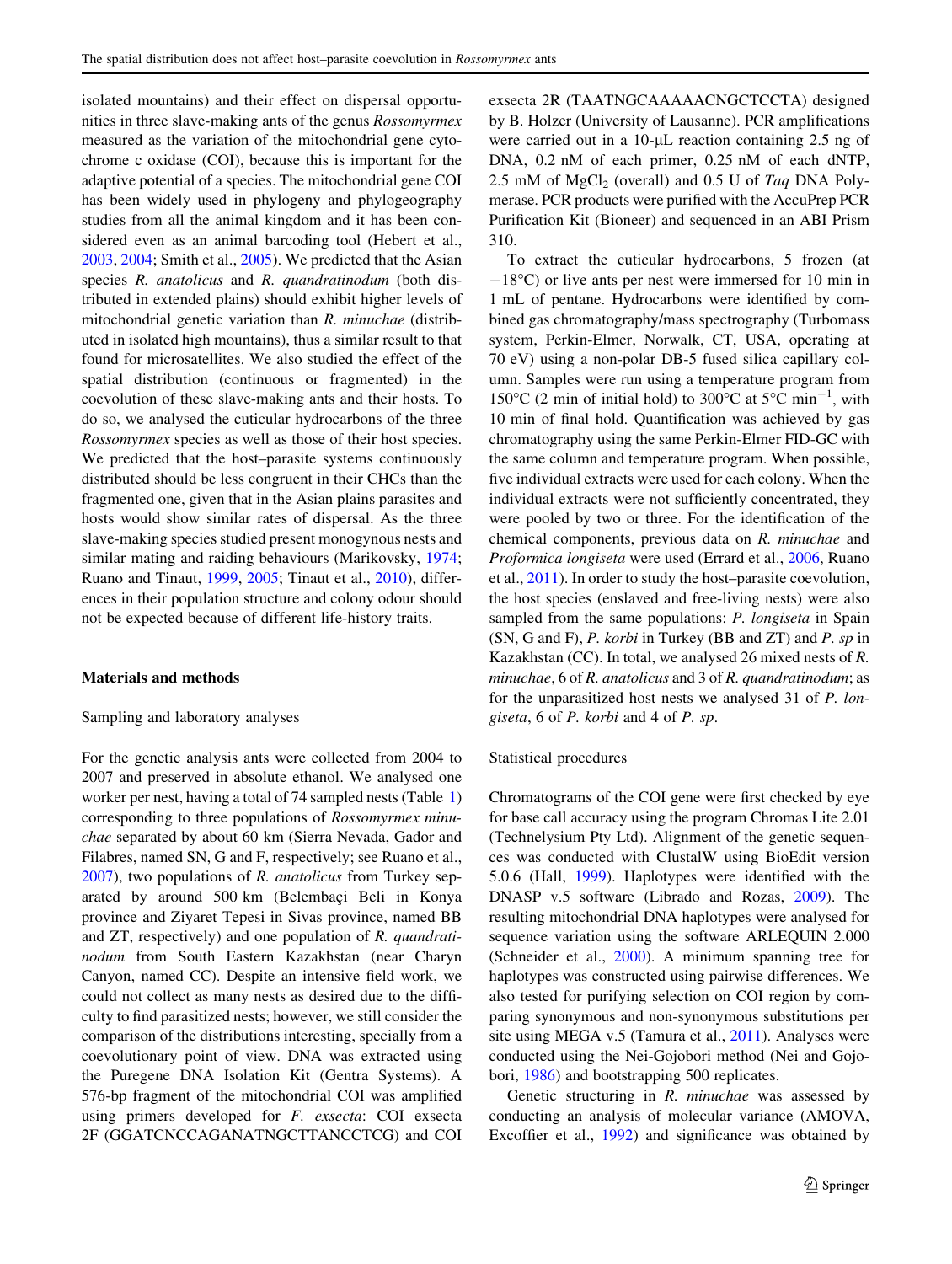| Species           | Population | $\boldsymbol{N}$ | nh | hd       | $\pi(\%)$ | GenBank accession nos.                                                |
|-------------------|------------|------------------|----|----------|-----------|-----------------------------------------------------------------------|
| R. minuchae       | G          | 30               |    | 0.315    | 0.065     | GU147935 <sup>a</sup> , GU147936 <sup>a</sup> , GU181201 <sup>a</sup> |
|                   | F          | 8                |    | 0.25     | 0.043     | GU181202 <sup>a</sup> , GU181203 <sup>a</sup>                         |
|                   | <b>SN</b>  | 26               |    | 0.077    | 0.013     | GU147937 <sup>a</sup> , GU181204 <sup>a</sup>                         |
| R. anatolicus     | ΒB         | 4                |    | $\Omega$ | $\Omega$  | HQ585985                                                              |
|                   | ZT         |                  |    | $\Omega$ | $\Omega$  | HO585985                                                              |
| R. quandratinodum | CС         |                  | 2  | 0.667    | 0.116     | HQ585986, HQ585987                                                    |

<span id="page-3-0"></span>**Table 1** Number of sampled nests  $(N)$ , number of haplotypes  $(nh)$ , haplotype diversity  $(nh)$ , nucleotide diversity  $(\pi)$  of COI in each population and GenBank accession numbers for the mitochondrial sequences

Sequences originally published in Sanllorente et al. ([2010\)](#page-7-0)

performing 1,000 permutations of data. The overall as well as the pairwise differentiation between populations  $(\Phi_{ST})$ was estimated by permuting haplotypes between populations. Mantel tests with 10,000 permutations were performed for R. minuchae populations to investigate for local isolation by distance (a matrix of geographical distances against a matrix of pairwise genetic distances) with the FSTAT 2.9.3.2 software (Goudet, [2002\)](#page-6-0). Given the low number of sampled nests for the Asian species, these analyses were not performed for them.

For the CHCs analyses we used the mean data for each colony (3–5 samples). We performed cluster analysis with Euclidean distances and Ward method on the percentages of all the peaks (see Elmes et al., [2002\)](#page-6-0) as there were great qualitative and quantitative differences in the chemical profiles (too many zeros or very low values). We also calculated the differences in hydrocarbon composition among colonies modifying the standard genetic distance of Nei (see Dronnet et al., [2006\)](#page-6-0). The chemical distances between the parasites and their free-living hosts were considered as an indicator of the coevolutionary process for each case.

# Results

## Mitochondrial variation

All COI sequences were translated into amino acids according to the invertebrate mitochondrial genetic code and no stop codons were detected. The number of variable sites was 69, whereas the number of parsimony informative polymorphic sites was 63. No indels were found. Base composition was A–T biased (65.4%) with the highest proportion at the third codon position (80.7%). The codonbased test of selection showed a significant deviation of the strict neutrality hypothesis in favour of purifying selection (Z test,  $z = 2.502$ ;  $P = 0.007$ ) for which nucleotide mutations would be purged.

For R. minuchae we analysed the seven haplotypes previously described by Sanllorente et al. [\(2010](#page-7-0)). In this species, haplotypes were population specific (ranging 1–3), with a most frequent one and another extremely rare (Table 1; Fig. 1). Haplotype differences between populations of R. minuchae were highly significant (Table [2](#page-4-0)). The AMOVA analysis confirmed that 98.86% of these differences occurred among populations ( $P \lt 0.01$ ) while only a 1.14% was due to intrapopulation variation. The minimum spanning network also grouped haplotypes into the three populations considered, being F the population most similar to the Asian species (Fig. 1). Mantel tests did not show evidences for isolation by distance in any of the populations (all  $P > 0.05$ ), so that geographical distance was not proportional to mitochondrial genetic differences. In R. anatolicus, all the samples shared the same haplotype independently of the sampling site, whereas two haplotypes were found for *R. quandratinodum* (Table 1).

#### Host–parasite coevolution

The three Rossomyrmex species analysed and their *Profor*mica slaves had the same hydrocarbon substances, but differed in relative quantities (Fig. S1; Table S1). When one



Fig. 1 Minimum spanning network of haplotypes. Length is proportional to the number of substitutions and areas of circles reflect the relative frequency of each haplotype. R. minuchae populations correspond to G, F and SN haplotypes, R. anatolicus to T haplotype and R. quandratinodum to CC haplotypes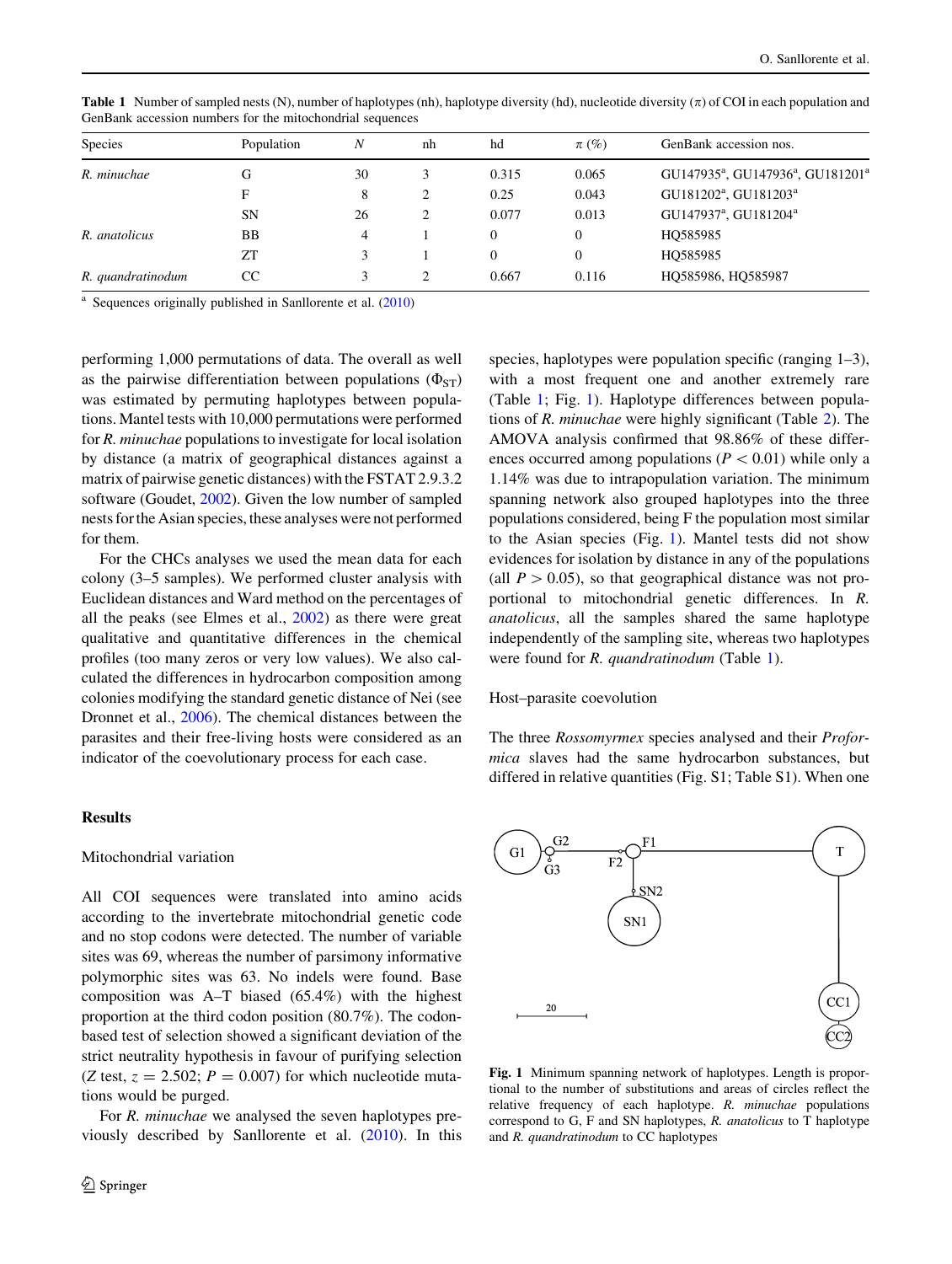<span id="page-4-0"></span>Table 2 Pairwise  $\Phi_{ST}$  (below diagonal) and their significance (above diagonal;  $*P < 0.05$ ) for the three R. minuchae populations

|           | G     | F     | SN |
|-----------|-------|-------|----|
| G         |       | *     | *  |
| F         | 0.984 |       | *  |
| <b>SN</b> | 0.990 | 0.986 |    |

peak is marked as zero, it is generally present as traces. R. quandratinodum had more saturated alkanes (50%) than the other species (maximum 26%). Cluster analysis for the slave-making genus alone (Fig. 2) showed that the Turkish ZT population clustered closer to the Kazak CC than Turkish BB, which indicates that R. anatolicus presents at least two chemotypes. Our results on the Spanish populations confirmed that each of the three populations had its own chemotype (see Ruano et al., [2011](#page-7-0)). Moreover, the Spanish F population was more similar to the Asian species than to the other two Spanish populations.

Considering this surprising result and that the relationship between hosts and parasites is already known for the Spanish populations (see Ruano et al., [2011](#page-7-0)), we added the Proformica hosts (free-living and enslaved) to the analysis for F and the Asian lineages (Fig. 3). As expected, we found the slaves, free-living and parasites from the same population associated, except for the Kazak host–parasite system, for which the hosts were heterogeneous (CC-FL in ellipse in Fig. 3). In accordance with Fig. 2, the Spanish F population clustered separately from the Asian ones. The Turkish population of ZT clustered with the Kazak CC, while the other Turkish population (BB) clustered separately.

The differences in CHC between parasites and their potential hosts (measured as the modified Nei index) were



Fig. 2 Dendrogram (Ward method, Euclidian distances) of the cuticular hydrocarbon profiles in Rossomyrmex minuchae (G, F and SN populations), R. *anatolicus* (BB and ZT populations) and R. quandratinodum (CC population). (Elaborated using STATISTICA)



Fig. 3 Dendrogam (Ward method, Euclidian distances) of the cuticular hydrocarbons in Rossomyrmex (R) and their Proformica host species (E for the enslaved and FL for the free-living). R. minuchae is represented by F population, R. anatolicus by BB and ZT populations and R. quandratinoudm by CC population. CC-FL is in ellipse to highlight that it is separated from the enslaved (CC-E) and the parasites (CC-R). (Elaborated using STATISTICA)

significantly lower in the Turkish population of ZT than in F and CC, while no differences were found with BB, the other Turkish population (Kruskal–Wallis test  $H = 9.36$ ,  $P = 0.025$ ; LSD post hoc comparisons).

## Discussion

#### Mitochondrial variation

In this study, we observed that the isolation of the Spanish R. minuchae populations has led to a greater population differentiation than in the Asian species. Mitochondrial genetic analyses reflected significant differences among R. minuchae populations; however, within populations differences were very low and not significant; each population has its private haplotypes (two or three) but in all cases there is one haplotype very frequent and the rest are very rare. This suggests that populations may have gone through a continued scenario of small population size and genetic drift that led to the loss of less frequent haplotypes, a similar conclusion to that obtained from microsatellites (Sanllorente et al., [2010](#page-7-0)). Therefore, genetic analyses (from microsatellites and mitochondrial COI) support that the Spanish R. minuchae presents a fragmented distribution, what is in accordance with its spatial distribution in high mountains separated by great deep valleys.

Furthermore, at a local scale, mitochondrial genetic analyses of isolation by distance failed to find genetic viscosity within the Spanish R. minuchae populations, which could be interpreted as not restricted female dispersal within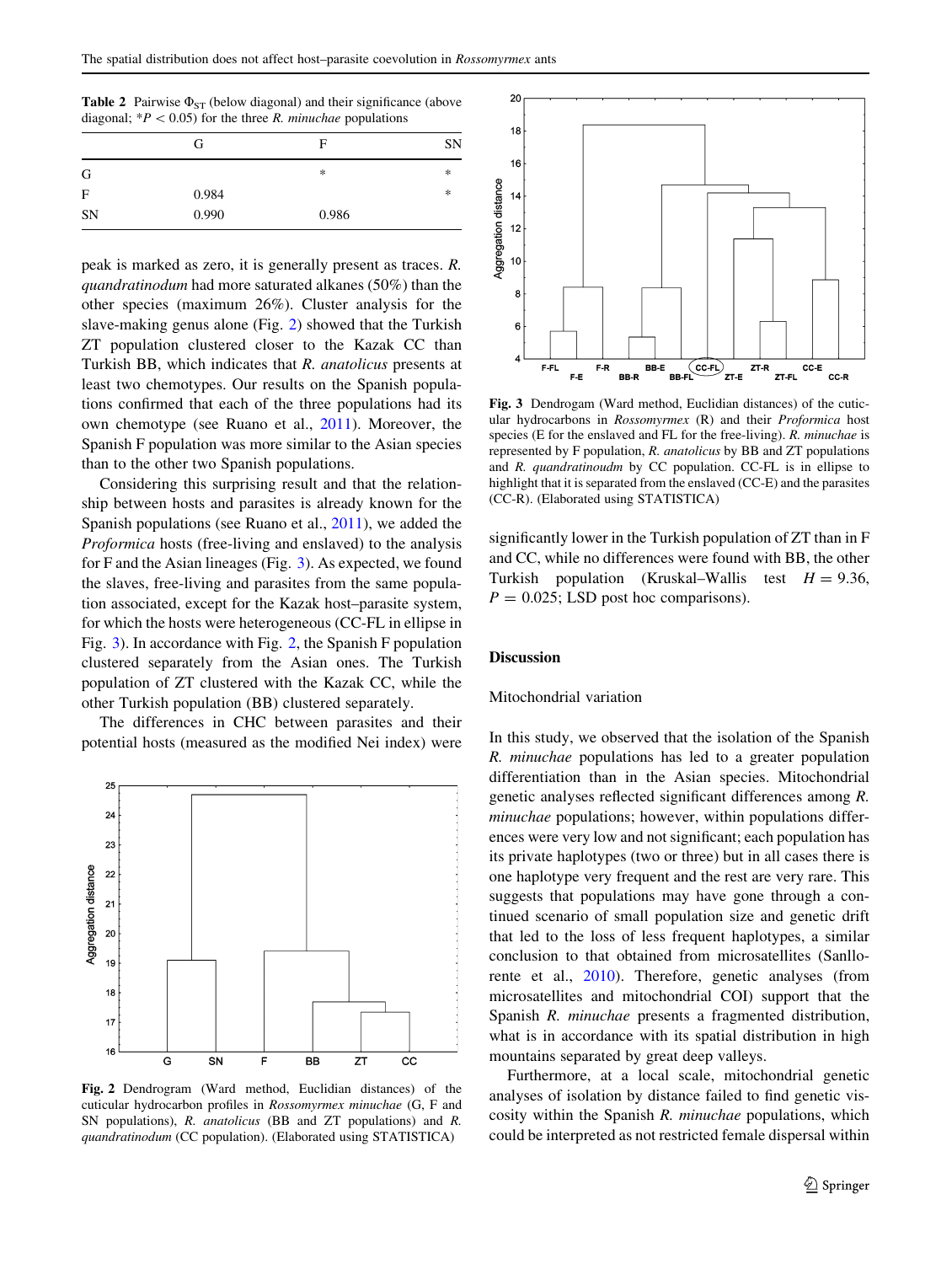populations, especially in G and F, with higher values of haplotype and nucleotide diversities (Table [1](#page-3-0)); however, this result could also be explained by a lack of power of the method given the low number of haplotypes per population. In fact, Sanllorente et al. [\(2010](#page-7-0)) found evidences for isolation by distance in G population using microsatellites (more variable than COI). Restricted female dispersal has been documented from other monogynous ants (and even in slave makers) but usually in these cases genetic differentiation at short distances was evident (Foitzik and Herbers, [2001](#page-6-0); Clémencet et al., [2005\)](#page-6-0). Short range dispersal could be a restriction imposed by the slave making condition of R. minuchae: females should find a mature Proformica nest to initiate their own and flying too far would be disadvantageous if females land on areas where there are no host nests or their density is low, thus the possibilities of successfully invading a host nest would not be high.

For the Asian species one would expect higher levels of mitochondrial DNA variation given that these species inhabit extended plains. In agreement with this, we found a proportionally higher mitochondrial variation within population in the Kazak R. quandratinodum than in the Spanish R. minuchae if we consider its smaller sample size (two haplotypes in 3 nests compared to the two haplotypes from 26 nests in SN; see Table [1](#page-3-0)). In contrast, we found a surprising lack of haplotype variation in the Turkish R. anatolicus, with the same single haplotype (Fig. [1](#page-3-0)) in both populations analysed despite being separated by 425 km. Although there was no a priori evidence for a lack of variation in COI for this species, this may indicate that the present wide area of distribution of R. anatolicus would have been colonized from a single ancestral population; nevertheless, previous results with microsatellites showed that this species had a genetic diversity significantly higher than the Spanish R. minuchae (Sanllorente et al., [2010](#page-7-0)). This lack of genetic variation at COI could be explained by some selective forces preventing from mutation fixation, what is in agreement with the purifying selection detected for this gene. The mitochondrial gene COI is highly constrained by natural selection as it is a coding sequence, whereas microsatellites are not, thus the latter are, in general, more variable (Hartl and Clark, [1997\)](#page-6-0). Furthermore, the fact that the same haplotype is present in both Turkish populations and the lack of significant population differentiation according to microsatellites (Sanllorente et al., [2010](#page-7-0)) points that they should be interconnected to some extent, thus revealing that R. anatolicus would be continuously distributed. In fact between both populations analysed (BB and ZT) it spreads the great Anatolian plateau without any relevant geographical barriers, allowing dispersal within it.

What seems clear is that the mitochondrial gene COI is scarcely variable independently of the habitat and thus a poor genetic tool to study dispersal in the Rossomyrmex ants compared to microsatellites.

#### Host–parasite coevolution

Chemical profiles of the Asian Rossomyrmex suggest local differentiation despite their continuous distribution, as reflected in the clear separation of both Turkish populations (Fig. [2\)](#page-4-0). Interestingly, one of these populations (BB) clusters separately from the other Asian lineages. The Spanish F population appears closer to the Asian lineages than the other Spanish populations, what is in accordance with the minimum spanning network (Fig. [1](#page-3-0)), in which F would show the most conservative haplotypes of R. minuchae. This suggests that from the three Spanish populations, F would have maintained the most ancestral traits for both COI and CHCs. A similar situation was found in the ant Cataglyphis cursor, for which populations geographically close showed higher differences at CHC profiles than in other more distant populations (Nowbahari et al., [1990\)](#page-7-0).

The differences in CHC between parasites and their host species (here estimated as Nei distances) indicate differences in their relationship as a result of different life histories and coevolutionary processes, as was demonstrated for the Spanish R. minuchae populations (Ruano et al., [2011](#page-7-0)). In contrary to our predictions, our results suggest that the Turkish parasite–host system seems to be the most similar chemically in both populations analysed and according to Zamora-Muñoz et al.  $(2003)$  $(2003)$  this host species should be the least aggressive. Therefore, our results support that population isolation is not strictly necessary for coevolution. Indeed, dispersal may favour local coevolution in species broadly distributed, as it has been shown in other slave-making systems (see Fischer and Foitzik, [2004](#page-6-0); Brandt et al., [2007](#page-6-0)). In contrast, as the Kazak parasites and their enslaved hosts appeared clustered together but not the free-living hosts, they would be expected to be the most aggressive host–parasite system (the Spanish R. minuchae would be at an intermediate level with complete local clustering but higher differences in CHCs than the Turkish R. anatolicus). The observed chemical differences between Kazak parasites and hosts suggest that raids should be very aggressive on both parts and few hosts would survive. This is consistent with our observations on a parasitized nest in the lab, in which hosts seemed to avoid any contact with parasites so that coexistence would be difficult. In addition, the fact that the Kazak R. quandratinodum nests present a significantly lower proportion of hosts than the other Rossomyrmex ants (Tinaut et al., [2010\)](#page-7-0) may indicate that many hosts would not be successful at avoiding attacks from their parasites and be killed. On the other hand, this result would not mean that host and parasite are not adapted to each other to some extent (given the cluster between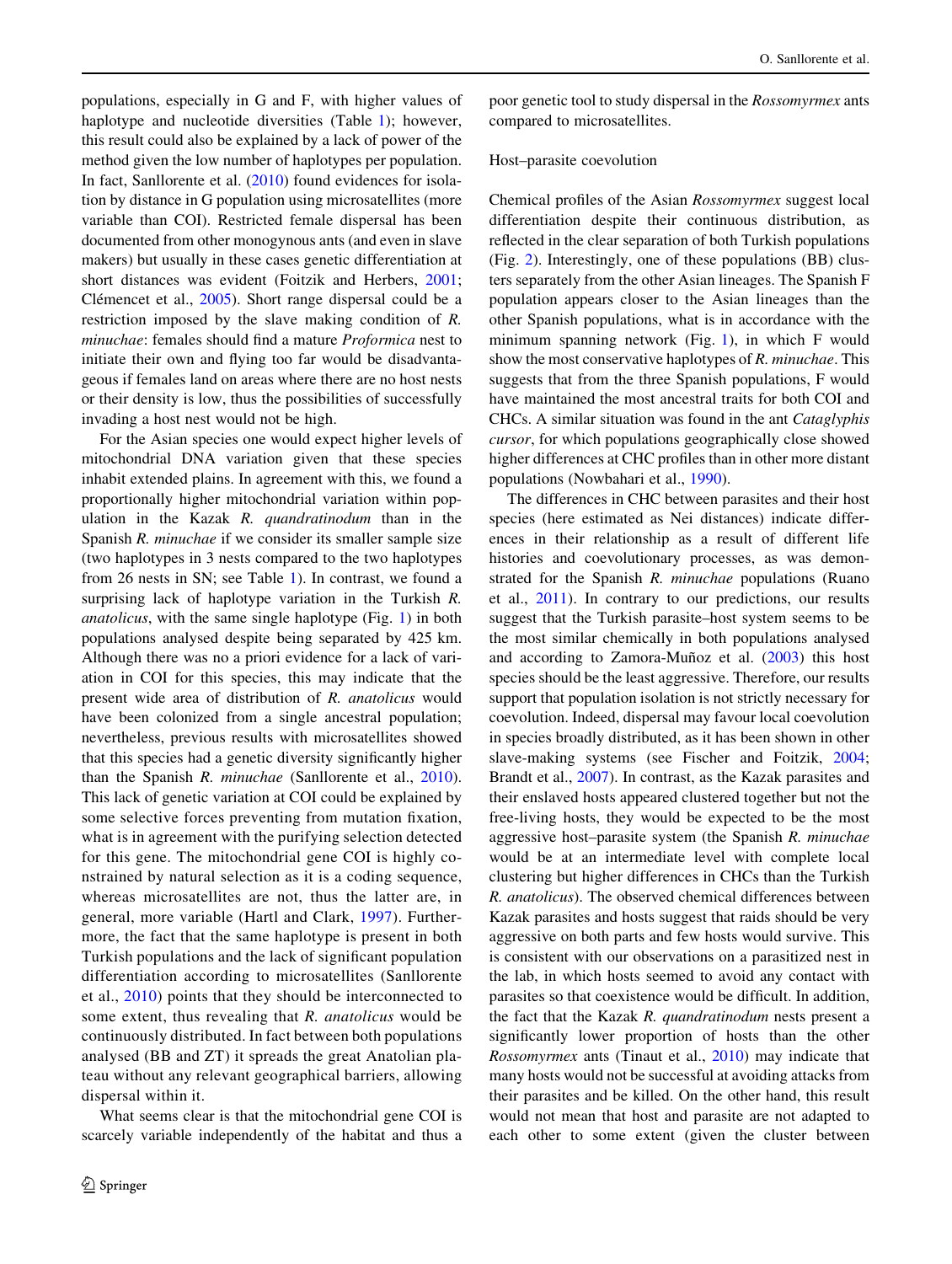<span id="page-6-0"></span>parasites and their enslaved hosts), but that it seems to exist a wider range of variation for this trait in the Kazak P. sp host than in the other two host species studied.

To the light of our results we can conclude that cuticular hydrocarbons are a useful trait to study local host–parasite coevolution given that they do not seem to be influenced by the spatial distribution or the dispersal opportunities of the counterparts. This comes from the fact that in our analyses, parasites and hosts always appeared clustered locally regardless of being distributed in mountains or plains.

Acknowledgments We thank the direction of the National Park of Sierra Nevada and the Natural Park of Baza for allowing us to sample. Also, we thank A. Fernández for helping us during the sampling. J.D. Ibáñez-Álamo made useful comments and kindly helped us with the figures. Two anonymous reviewers also suggested several comments to improve this manuscript. This research was funded by a project of the Ministerio de Medio Ambiente, Organismo Autónomo Parques Nacionales. Ref: 78/2003. Also, a Grant from the Vicerrectorado de Relaciones Internacionales of the University of Granada to O. Sanllorente and A. Tinaut and a FPU grant to O. Sanllorente (Ministerio de Educación).

#### References

- Adiba S., Huet M. and Kaltz O. 2010. Experimental evolution of local parasite maladaptation. J. Evol. Biol. 23: 1195-1205
- Akino T. 2008. Chemical strategies to deal with ants: a review of mimicry, camouflage, propaganda, and phytomimesis by ants (Hymenoptera: Formicidae) and other arthropods. Myrmecol. News 11: 173-181
- Avise J.C. 1994. Molecular Markers, Natural History and Evolution. Chapman & Hall, London.
- Bourke A.F.G. and Franks N.R. 1995. Social Evolution in Ants. Princetown University Press, Princetown, NJ.
- Brandt M., Heinze J., Schmitt T. and Foitzik S. 2005. A chemical level in the coevolutionary arms race between an ant social parasite and its hosts. J. Evol. Biol. 18: 576-586
- Brandt M., Fischer B., Heinze J. and Foitzik S. 2007. Population structure and the co-evolution between social parasites and their hosts. Mol. Ecol. 16: 2063-2078
- Chapman R.E. and Bourke A.F.G. 2001. The influence of sociality on the conservation biology of social insects. Ecol. Lett. 4: 650-662
- Clémencet J., Viginier B. and Doums C. 2005. Hierarchical analysis of population genetic structure in the monogynous ant Cataglyphis cursor using microsatellite and mitochondrial DNA markers. Mol. Ecol. 14: 3735-3744
- Clobert J., Danchin E., Dhondt A.A. and Nichols J.D. 2001. Dispersal. Oxford University Press, New York.
- Cooper J.D., Vitalis R., Paser P.M., Gopurenko D., Hellgren E.C., Gabor T.M. and DeWoody J.A. 2010. Quantifying male-biased dispersal in the collared peccary (Pecari tajacu) using analyses based on mtDNA variation. Heredity 104: 79-87
- Copren K.A., Nelson L.J., Vargo E.L. and Haverty M.I. 2005. Phylogenetic analyses of mtDNA sequences corroborate taxonomic designations based on cuticular hydrocarbons in subterranean termites. Mol. Phylogen. Evol. 35: 689-700
- d'Ettorre P. and Lenoir A. 2010. Nestmate recognition in ants. In: Ant Ecology (Lach L., Parr C. and Abbott K., Eds). Oxford University Press, Oxford, pp 194-209
- d'Ettorre P., Mondy N., Lenoir A. and Errard C. 2002. Blending in with the crowd: social parasites integrate into their host colonies using a flexible chemical signature. Proc. R. Soc. Lond. B 269: 1911-1918
- Dronnet S., Lohou C., Christidès J.P. and Bagnères A.G. 2006 Cuticular hydrocarbon composition reflects genetic relationship among colonies of the introduced termite Reticulitermes santonensis Feytaud. J. Chem. Ecol. 32: 1027-1042
- Elmes G.W., Akino T., Thomas J.A., Clarke R.T. and Knapp J.J. 2002. Interspecific differences in cuticular hydrocarbon profiles of Myrmica ants are sufficiently consistent to explain host specificity by Maculinea (large blue) butterflies. Oecologia 130: 525-535
- Emery C. 1909. Über den Ursprung der dulotischen, parasitischen und myrmekophilen Ameisen. Biol. Centralbl. 29: 352-362
- Errard C., Ruano F., Richard F.J., Lenoir A., Tinaut A. and Hefetz A. 2006. Co-evolution-driven cuticular hydrocarbon variation between the slave-making ant Rossomyrmex minuchae and its host Proformica longiseta (Hymenoptera: Formicidae). Chemoecology 16: 235-240
- Excoffier L., Smouse P. and Quattro J. 1992. Analysis of molecular variance inferred from metric distances among DNA haplotypes: application to human mitochondrial DNA restriction data. Genetics 131: 479-491
- Fischer B. and Foitzik S. 2004. Local co-adaptation leading to a geographical mosaic of coevolution in a social parasite system. J. Evol. Biol. 17: 1026-1034
- Foitzik S. and Herbers J.M. 2001. Colony structure of a slavemaking ant. I. Intracolony relatedness, worker reproduction and polydomy. Evolution 55: 307-315
- Forde S.E., Thompson J.N. and Bohannan B.J.M. 2004. Adaptation varies through space and time in coevolving host-parasitoid interaction. Nature 431: 841-844
- Frankham R., Ballou J.D. and Briscoe D.A. 2002. Introduction to Conservation Genetics. Cambridge University Press, Cambridge, **IK**
- Gandon S. and Michalakis Y. 2002. Local adaptation, coevolutionary potential and host–parasite coevolution: interactions between migration, mutation, population size and generation time. J. Evol. Biol. 15: 451-462
- Gandon S. and Nuismer S.L. 2009. Interactions between genetic drift, gene flow, and selection mosaics drive parasite local adaptation. Am. Nat. 173: 212-224
- Gandon S., Capowiez Y., Dubois Y., Michalakis Y. and Olivieri I. 1996. Local adaptation and gene-for-gene coevolution in a metapopulation model. Proc. R. Soc. Lond. B 263: 1003-1009
- Goudet J. 2002. FSTAT A program to estimate and test gene diversities and fixation indices (Version 2932) Available from [http://www.](http://www.unilch/izea/softwares/fstathtml) [unilch/izea/softwares/fstathtml](http://www.unilch/izea/softwares/fstathtml)
- Hall T.A. 1999. BioEdit: a user-friendly biological sequence alignment editor and analysis program for windows 95/98/NT. Nucl. Acid. Symp. Ser. 41: 95-98
- Hartl D. and Clark A.G. 1997. Principles of Population Genetics. Sinauer associates, Sunderland, Massachusetts.
- Hebert P.D.N., Cywinska A., Ball S.L. and deWaard J.R. 2003. Biological identifications through DNA barcodes. Proc. R. Soc. Lond. B 270: 313-321
- Hebert P.D.N., Penton E.H., Burns J.M., Janzen D.H. and Hallwachs W. 2004. Ten species in one: DNA barcoding reveals cryptic species in the neotropical skipper butterfly Astraptes fulgerator. Proc. Natl Acad. Sci. USA 101: 14812-14817
- Hedrick P.W. and Parker J.D. 1997. Evolutionary genetics and genetic variation of haplodiploids and x-linked genes. Annu. Rev. Ecol. Syst. 28:55-83
- Hefetz A. 2007. The evolution of hydrocarbon pheromone parsimony in ants (Hymenoptera: Formicidae)—interplay of colony odor uniformity and odor idiosyncrasy—a review. Myrmecol. News 10: 59-68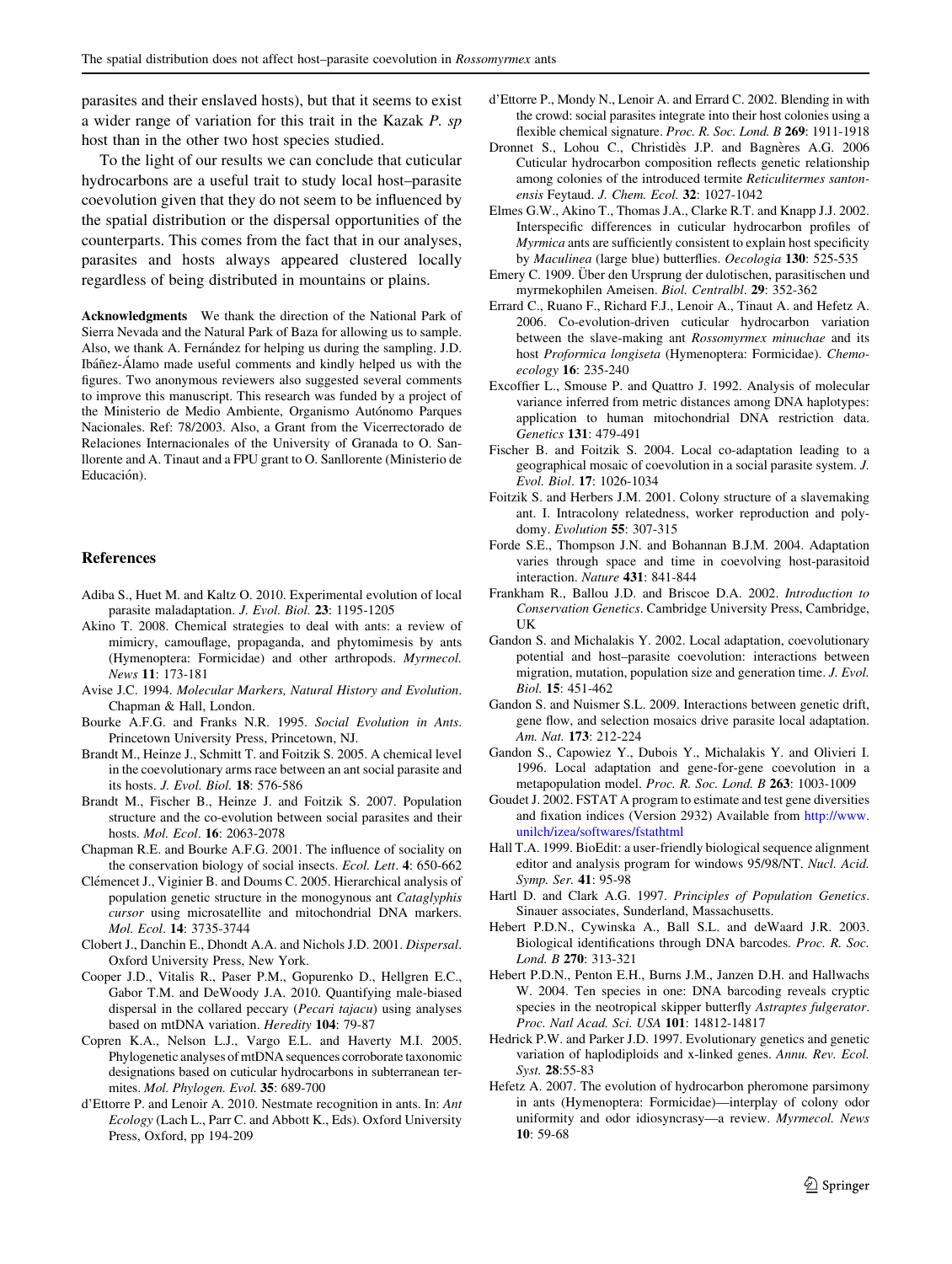- <span id="page-7-0"></span>Hölldobler B. and Wilson E.O. 1990. The Ants. Harvard University Press, Cambridge
- Lenoir A., D'Ettorre P., Errard C. and Hefetz A. 2001. Chemical ecology and social parasitism in ants. Annu. Rev. Entomol. 46: 573-599
- Librado P. and Rozas J. 2009. DnaSP v.5: a software for comprehensive analysis of DNA polymorphism data. Bioinformatics 25: 1451-1452
- Lively C.M. 1999. Migration, virulence and the geographic mosaic of adaptation by parasites. Am. Nat. 153: S34-S47
- Marikovsky P.Y. 1974. The biology of the ant Rossomyrmex proformicarum K.W. Arnoldi (1928). Insect. Soc. 21: 301-308
- Martin S.J., Helantera H. and Drijfhout F.P. 2008. Evolution of speciesspecific cuticular hydrocarbon patterns in Formica ants. Biol. J. Linn. Soc. 95: 131-140
- Martínez-Ibáñez M.D., Tinaut A. and Ruano F. 2006. Rossomyrmex minuchae Tinaut 1981. In: Libro Rojo de los Invertebrados de Espan˜a (Verdú J.R. and Galante E., Eds). Dirección General para la Biodiversidad Ministerio de Medio Ambiente, Madrid, pp 1167-1170
- Morgan A.D., Gandon S. and Buckling A. 2005. The effect of migration on local adaptation in a coevolving host–parasite system. Nature 437: 253-256
- Nash D.R., Als T.D., Maile R., Jones G.R. and Boomsma J.J. 2008. A mosaic of chemical coevolution in a large blue butterfly. Science 319: 88-90
- Nei M. and Gojobori T. 1986. Simple methods for estimating the numbers of synonymous and nonsynonymous nucleotide substitutions. Mol. Biol. Evol. 3: 418-426
- Nowbahari E., Lenoir A., Clément J.L., Lange C., Bagnères A.G. and Joulie C. 1990. Individual, geographical and experimental variation of cuticular hydrocarbons of the ant Cataglyphis cursor (Hymenoptera: Formicidae): their use in nest and subspecies recognition. Biochem. Syst. Ecol. 18: 63-74
- Nuismer S.L., Thompson J.N. and Gomulkiewicz R. 2003. Coevolution between hosts and parasites with partially overlapping geographic ranges. J. Evol. Biol. 16: 1337-1345
- Ozaki M., Wada-Katsumata A., Fujikawa K., Iwasaki M., Yokohari F., Satoji Y., Nisimura T. and Yamaoka R. 2005. Ant nestmate and non-nestmate discrimination by a chemosensory sensillum. Science 309: 311-314
- Pamilo P. and Crozier R.H. 1997. Population biology of social insect conservation. Mem. Mus. Vic. 56: 411-419
- Prugnolle F. and De Meeus T. 2002. Inferring sex-biased dispersal from population genetics tools: a review. Heredity 88: 161-165.
- Ruano F. and Tinaut A. 1999. Raid process activity pattern and influence of abiotic conditions in Rossomyrmex minuchae (Hymenoptera: Formicidae) a slave-maker species. Insect. Soc. 46: 341-347
- Ruano F. and Tinaut A. 2005. Mating behaviour in the slave-making ant Rossomyrmex minuchae (Hymenoptera Formicidae). Naturwissenschaften 92: 328-331
- Ruano F., Tinaut A., Sanllorente O. and Fernández-Zambrano A. 2007. Nuevas localidades para Rossomyrmex minuchae Tinaut, 1981 (Hymenoptera, Formicidae). Bol. Asoc. Esp. Ent. 31: 209-212
- Ruano F., Devers S., Sanllorente O., Errard C., Tinaut A. and Lenoir A. 2011. A geographic mosaic of coevolution in a slave-making host–parasite system. J. Evol. Biol. 24: 1071-1079
- Sanllorente O., Hammond R.L., Ruano F., Keller L. and Tinaut A. 2010. Extreme population differentiation in a vulnerable slavemaking ant with a fragmented distribution. Cons. Gen. 11: 1701-1710
- Schneider S., Roessli D. and Excoffier L. 2000. ARLEQUIN ver 2.000. A software for population genetics data analysis. Available at: [http://anthro.unige.ch/arlequin.](http://anthro.unige.ch/arlequin)
- Smith M.A., Fisher B.L. and Hebert P.D.N. 2005. DNA barcoding for effective biodiversity assessment of a hyperdiverse arthropod group: the ants of Madagascar. Phil. Trans. R. Soc. Lond. B 360: 1828-1834
- Tamura K., Peterson D., Peterson N., Stecher G., Nei M. and Kumar S. 2011. MEGA5: Molecular Evolutionary Genetics Analysis using Maximum Likelihood, Evolutionary Distance, and Maximum Parsimony Methods. Mol. Biol. Evol. 28: 2731-2739
- Thompson J.N. 1994. The Coevolutionary Process. The University of Chicago Press, Chicago
- Thompson J.N. 1999. The evolution of species interactions. Science 284: 2116-2118
- Tinaut A., Ruano F., Sanllorente O., Fernández-Zambrano A., Karaman C. and Kaz Y. 2010. Nest composition and worker relatedness in three slave making ants of the genus Rossomyrmex Arnoldi and their Proformica Ruzsky hosts (Hymenoptera, Formicidae). Insect Sci. 17: 361-368
- Wilson E.O. 1971. The Insect Societies. Harvard University Press, Cambridge, Massachusett
- Zamora-Muñoz C., Ruano F., Errard C., Lenoir A., Hefetz A. and Tinaut A. 2003. Coevolution in the slave-parasite system Proformica longiseta - Rossomyrmex minuchae (Hymenoptera: Formicidae). Sociobiology 42: 299-317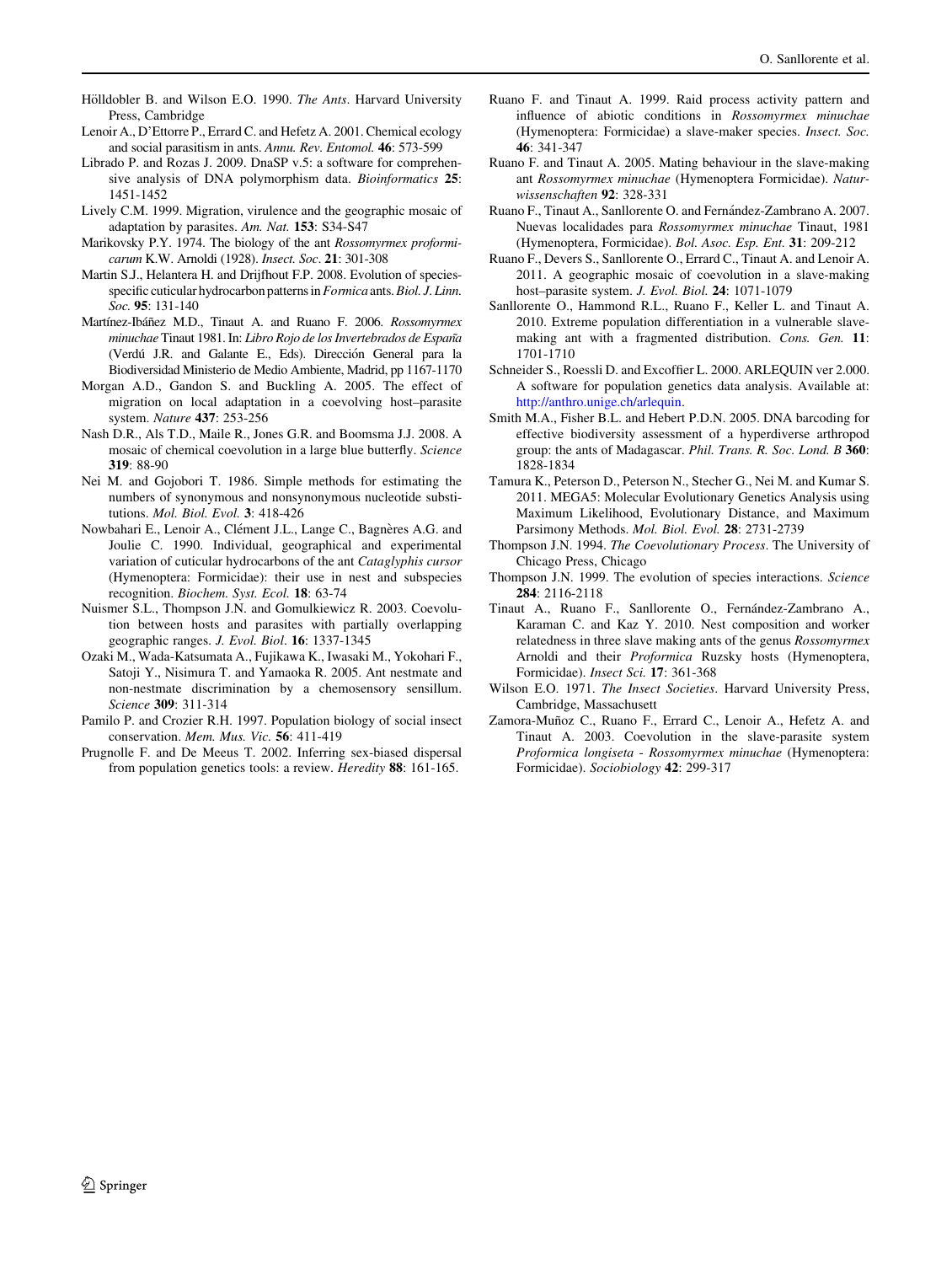766 Table S1. Hydrocarbon composition of *Rossomyrmex* (R) workers from Sierra Nevada (SN), Filabres (F), 766 Table S1.1<br>767 Gador (G)<br>768 deviation.

767 Gador (G), Ziyaret Tepesi (ZT), Belembaçi Beli (TBB) and Charyn Canyon (CC). sd = Standard

| N°              | Name                          | SN-R | F-R      | G-R  | ZT-R | ZT-R sd | BB-R         | BB-R sd | $CC-R$   | CC-R sd  |
|-----------------|-------------------------------|------|----------|------|------|---------|--------------|---------|----------|----------|
| $\overline{c}$  | C24:1                         | 1,9  | 3,3      | 3,2  | 0,2  | 0,2     | 0,1          | 0,1     | 2,9      | 0,9      |
| 3               | C <sub>24</sub>               | 1,3  | 1,7      | 1,7  | 0,9  | 0,2     | 1,2          | 0,2     | 1,3      | 0,5      |
| 4               | 6C24                          | 0,5  | 0,6      | 0,7  | 0,8  | 0,1     | 0,3          | 0,1     | 0,7      | 0,1      |
| 5               | C <sub>25</sub>               | 2,0  | 4,8      | 3,1  | 3,9  | 0,2     | 9,9          | 5,2     | 5,4      | 3,5      |
| 5a              | 4,8,12TMC24                   | 0,0  | $_{0,0}$ | 0,0  | 0,0  | 0,0     | 0,9          | 0,8     | 0,0      | $_{0,0}$ |
| 5b              | 7C <sub>25</sub>              | 0,0  | 0,0      | 0,0  | 0,2  | 0,0     | 0,2          | 0,1     | 0,2      | 0,2      |
| 5c              | 5C25                          | 0,0  | 0,0      | 0,0  | 0,9  | 0,1     | 6,1          | 4,7     | 0,9      | 0,2      |
| 5d              | 9,13+9,15C25                  | 0,0  | 0,0      | 0,0  | 0,3  | 0,0     | 0,2          | 0,1     | 0,5      | 0,2      |
| 5e              | 3C25                          | 0,0  | 0,0      | 0,0  | 0,6  | 0,1     | 6,9          | 4,4     | 1,5      | 0,3      |
| 5f              | 5,9+5,13+5,17C25              | 0,0  | 0,0      | 0,0  | 0,3  | 0,2     | 3,0          | 2,0     | 0,7      | 0,2      |
| 6               | C26:1                         | 1,1  | 1,7      | 1,9  | 1,6  | 0,4     | 4,0          | 3,1     | 0,9      | 0,3      |
| 7               | C <sub>26</sub>               | 1,8  | 3,5      | 2,6  | 0,3  | 0,2     | 1,7          | 1,2     | 2,3      | 1,1      |
| 7a              | 8+10C26                       | 0,0  | 0,0      | 0,0  | 0,0  | 0,0     | $_{0,0}$     | 0,0     | 1,0      | 0,7      |
| 7b              | 11, 13, 15+13, 15, 17TriMeC25 | 0,0  | 0,0      | 0,0  | 0,1  | 0,1     | 0,7          | 0,1     | 1,0      | 0,3      |
| 7c              | 8,12C26                       | 0,0  | 0,0      | 0,0  | 0,1  | 0,0     | 1,4          | 0,9     | 0,0      | $_{0,0}$ |
| 7d              | 6C26                          | 0,0  | 0,0      | 0,0  | 0,2  | 0,0     | 0,7          | 0,5     | 0,4      | 0,4      |
| 8               | 4C26                          | 0,4  | 2,1      | 0,7  | 0,0  | 0,0     | 3,9          | 4,3     | 0,3      | 0,2      |
| 8a              | 8, xC26                       | 0,0  | 0,0      | 0,0  | 0,2  | 0,1     | 0,2          | 0,4     | 0,3      | 0,1      |
| 8b              | C27:1                         | 0,0  | $_{0,0}$ | 0,0  | 0,6  | 0,1     | 0,8          | 0,2     | 0,8      | 0,2      |
| 8c              | 4,8+4,10C26                   | 0,0  | 0,0      | 0,0  | 0,1  | 0,0     | 1,0          | 0,8     | 0,2      | 0,2      |
| 9               | C <sub>27</sub>               | 2,3  | 8,4      | 2,8  | 5,8  | 1,0     | 5,9          | 0,7     | 11,8     | 5,9      |
| 9а              | 4,8,12TM C26                  | 0,0  | 0,0      | 0,0  | 0,0  | 0,0     | 1,0          | 0,8     | 0,1      | 0,1      |
| 10              | 11+13C27                      | 0,3  | 9,1      | 1,3  | 4,5  | 2,8     | 3,1          | 2,9     | 3,6      | 0,9      |
| 10a             | 7C27                          | 0,0  | 0,0      | 0,0  | 1,1  | 0,2     | 1,1          | 1,0     | 0,5      | 0,2      |
| 11              | 5C27                          | 0,1  | 1,9      | 1,2  | 2,0  | 0,1     | 1,6          | 0,7     | 1,3      | 0,6      |
| 11a             | 9,13+11,13C27                 | 0,0  | 0,0      | 0,0  | 0,5  | 0,1     | 1,1          | 1,4     | 0,8      | 0,3      |
| 12              | 3C27                          | 0,8  | 3,4      | 1,3  | 1,3  | 0,2     | 3,6          | 2,9     | 2,4      | 0,7      |
| 13              | 5, 15+5, 17C27                | 0,7  | 1,6      | 1,5  | 1,1  | 0,3     | 1,5          | 0,8     | 1,9      | 0,5      |
| 14              | C28 + squalene                | 1,4  | $_{0,0}$ | 1,4  | 0,0  | 0,0     | $_{0,0}$     | 0,0     | 0,0      | $_{0,0}$ |
| 15              | 8+10+12+14C28                 | 0,4  | 2,6      | 1,0  | 1,6  | 0,5     | 5,4          | 3,9     | 2,1      | 1,4      |
| 15a             | 13,15,17TriMeC27              | 0,0  | 0,0      | 0,0  | 0,4  | 0,1     | 0,2          | 0,2     | 2,4      | 0,9      |
| 15 <sub>b</sub> | 8,12+8,14+10,12C28            | 0,0  | 0,0      | 0,0  | 1,0  | 0,1     | 1,1          | 0,2     | 1,4      | 0,4      |
| 16              | 7C28                          | 0,0  | 0,8      | 0,0  | 0,0  | 0,0     | 0,0          | 0,0     | 0,0      | $_{0,0}$ |
| 17              | 6C28                          | 0,2  | 0,0      | 0,9  | 0,4  | 0,1     | $_{\rm 0,0}$ | 0,1     | 0,3      | 0,1      |
| 18              | 4C28                          | 0,6  | 0,4      | 1,3  | 0,9  | 0,3     | 6,5          | 5,1     | 0,7      | 0,3      |
| 19              | 10,12+10,14C28                | 0,3  | 1,6      | 0,0  | 0,0  | 0,0     | 0,0          | 0,0     | $_{0,0}$ | $_{0,0}$ |
| 20              | 7,11,19C27                    | 0,0  | 1,4      | 0,0  | 0,0  | 0,0     | $_{0,0}$     | 0,0     | 0,0      | $_{0,0}$ |
| 21              | 6,10+6,12+6,14C28             | 0,7  | 0,0      | 0,5  | 0,6  | 0,1     | 0,4          | 0,4     | 0,4      | 0,1      |
| 22              | 4,8+4,10+4,12C28              | 2,1  | 1,2      | 1,5  | 0,2  | 0,0     | 1,1          | 0,8     | 0,4      | 0,2      |
| 23              | C <sub>29</sub>               | 5,3  | 2,6      | 2,8  | 12,7 | 6,6     | 2,8          | 0,9     | 23,8     | 3,1      |
| 23a             | 4,8,12TriMeC28                | 0,0  | 0,0      | 0,0  | 0,0  | 0,0     | 0,0          | 0,0     | 0,1      | 0,1      |
| 24              | 11+13+15C29                   | 1,2  | 6,7      | 2,0  | 13,8 | 6,8     | 0,8          | 0,2     | 3,9      | 1,3      |
| 25              | 7C29                          | 0,2  | 4,9      | 2,0  | 0,0  | 0,0     | 1,1          | 0,3     | 0,3      | 0,2      |
| 26              | 5C29                          | 0,7  | 2,4      | 1,3  | 7,2  | 1,4     | 2,7          | 1,9     | 4,7      | 1,6      |
| 27              | 9,13+11,15+13,17C29           | 0,0  | 11,2     | 0,0  | 0,0  | 0,0     | $_{0,0}$     | 0,0     | $_{0,0}$ | $_{0,0}$ |
| 28              | 3C29                          | 5,1  | 0,0      | 5,2  | 0,0  | 0,0     | 0,5          | 0,6     | 0,6      | 0,5      |
| 29              | 5,9+7,17C29                   | 0,0  | 10,2     | 0,0  | 1,7  | 0,4     | 2,0          | 2,7     | 1,2      | 0,8      |
| 29a             | C <sub>30</sub>               | 0,0  | 0,0      | 0,0  | 1,3  | 0,1     | 0,5          | 0,7     | 0,9      | 0,4      |
| 30              | 8+10C30                       | 7,0  | 0,9      | 14,9 | 0,3  | 0,3     | 0,6          | 0,3     | 0,6      | 0,5      |
| 30a             | 11,13,15TriMeC29              | 0,0  | 0,0      | 0,0  | 1,6  | 0,1     | 0,6          | 0,8     | 1,0      | 0,6      |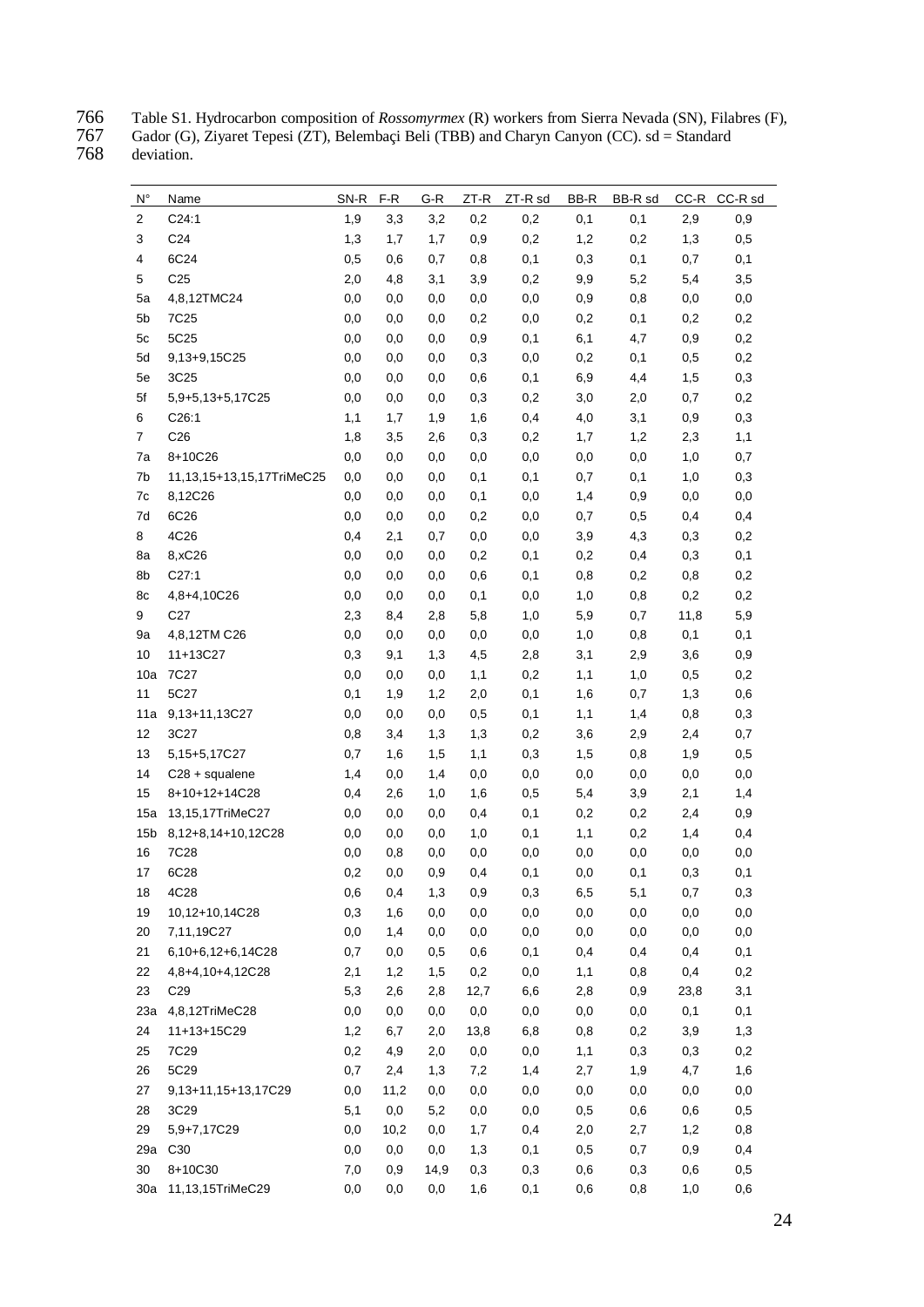| 31              | 8,12+8,14C30            | 11,9  | 0,2   | 6,4   | 0,1   | 0,0 | 0,0   | 0,0 | 0,1   | 0,2      |
|-----------------|-------------------------|-------|-------|-------|-------|-----|-------|-----|-------|----------|
| 32              | 4C30                    | 0,7   | 0,0   | 1,1   | 1,5   | 0,2 | 0,3   | 0,4 | 0,4   | 0,3      |
| 33              | 9,11,16C29              | 0,0   | 1,6   | 0,0   | 0,0   | 0,0 | 0,0   | 0,0 | 0,0   | 0,0      |
| 34              | 6,10+6,14C30            | 1,5   | 0,0   | 3,1   | 0,2   | 0,0 | 0,1   | 0,2 | 0,3   | 0,2      |
| 35              | 4,8+4,10C30             | 9,0   | 0,0   | 9,0   | 0,7   | 0,1 | 0,1   | 0,1 | 0,2   | 0,1      |
| 36              | C31                     | 0,0   | 0,5   | 0,0   | 0,6   | 0,1 | 0,9   | 0,4 | 1,5   | 0,6      |
| 37              | 4,10,12TriMeC30         | 13,4  | 1,4   | 1,6   | 0,0   | 0,0 | 0,0   | 0,0 | 0,3   | 0,3      |
| 38              | 9+11+13+15C31           | 0,7   | 0,5   | 1,9   | 5,0   | 0,5 | 2,4   | 4,0 | 1,5   | 0,6      |
| 38a             | 11, 15+13, 15C31        | 0,0   | 0,0   | 0,0   | 7,6   | 1,2 | 1,3   | 2,1 | 1,1   | 0,7      |
| 39              | 9,19C31                 | 0,4   | 4,7   | 2,6   | 0,2   | 0,1 | 0,4   | 0,5 | 0,3   | 0,2      |
| 40              | 5,17C31                 | 1,2   | 2,0   | 3,0   | 1,9   | 0,1 | 0,9   | 1,1 | 0,7   | 0,7      |
| 40a             | C <sub>32</sub>         | 0,0   | 0,0   | 0,0   | 0,9   | 0,1 | 0,5   | 0,3 | 1,7   | 0,7      |
| 40 <sub>b</sub> | 5,10,14TriMeC31         | 0,0   | 0,0   | 0,0   | 0,0   | 0,0 | 0,0   | 0,0 | 0,0   | 0,0      |
| 41              | 8+10+11+12+14C30        | 3,4   | 0,0   | 7,3   | 0,9   | 0,1 | 0,3   | 0,5 | 0,5   | 0,2      |
| 42              | 8,14+8,16C32            | 14,5  | 0,0   | 6,2   | 1,3   | 0,1 | 0,1   | 0,2 | 0,0   | $_{0,0}$ |
| 43              | 6,10+6,14C32            | 0,2   | 0,0   | 0,5   | 0,3   | 0,1 | 0,0   | 0,0 | 0,2   | 0,2      |
| 43a             | C <sub>33</sub>         | 0,0   | 0,0   | 0,0   | 0,1   | 0,0 | 0,2   | 0,1 | 0,4   | 0,1      |
| 44              | 11+13+15+17C33          | 0,3   | 0,0   | 0,5   | 1,5   | 0,3 | 0,9   | 1,5 | 0,8   | 0,3      |
| 44a             | 11, 15+13, 15C33        | 0,0   | 0,0   | 0,0   | 4,1   | 0,6 | 1,2   | 2,2 | 0,5   | 0,2      |
| 45              | 9,17C33                 | 3,8   | 0,0   | 0,1   | 0,1   | 0,2 | 0,7   | 0,9 | 0,0   | 0,0      |
| 45a             | 5,10+5,12C33            | 0,0   | 0,0   | 0,0   | 1,3   | 0,2 | 0,6   | 0,9 | 0,5   | 0,3      |
| 45b             | C34                     | 0,0   | 0,0   | 0,0   | 0,3   | 0,2 | 0,2   | 0,2 | 0,2   | 0,2      |
| 46              | 10,14+10,16C34          | 0,8   | 0,0   | 0,0   | 0,1   | 0,0 | 0,0   | 0,0 | 0,1   | 0,1      |
|                 | Total                   | 100,0 | 100,0 | 100,0 | 100,0 |     | 100,0 |     | 100,0 |          |
|                 | <b>Total alkanes</b>    | 14,1  | 21,5  | 14,3  | 26,8  | 5,4 | 24,0  | 2,0 | 49,2  | 4,7      |
|                 | Total methyl alkanes    | 22,1  | 33,8  | 43,6  | 43,1  | 5,1 | 43,8  | 3,9 | 27,2  | 5,4      |
|                 | Total dimethyl alkanes  | 47,3  | 35,3  | 35,4  | 23,8  | 4,0 | 22,1  | 6,7 | 12,8  | 3,5      |
|                 | Total trimethyl alkanes | 13,4  | 4,4   | 1,6   | 2,6   | 1,1 | 4,6   | 1,7 | 5,7   | 2,0      |
|                 | <b>Total alkenes</b>    | 3,0   | 5,0   | 5,1   | 2,4   | 2,4 | 4,9   | 3,1 | 4,6   | 0,9      |
|                 | Total $<$ 28C           | 14,6  | 42,1  | 23,3  | 27,7  |     | 62,3  |     | 43,8  |          |